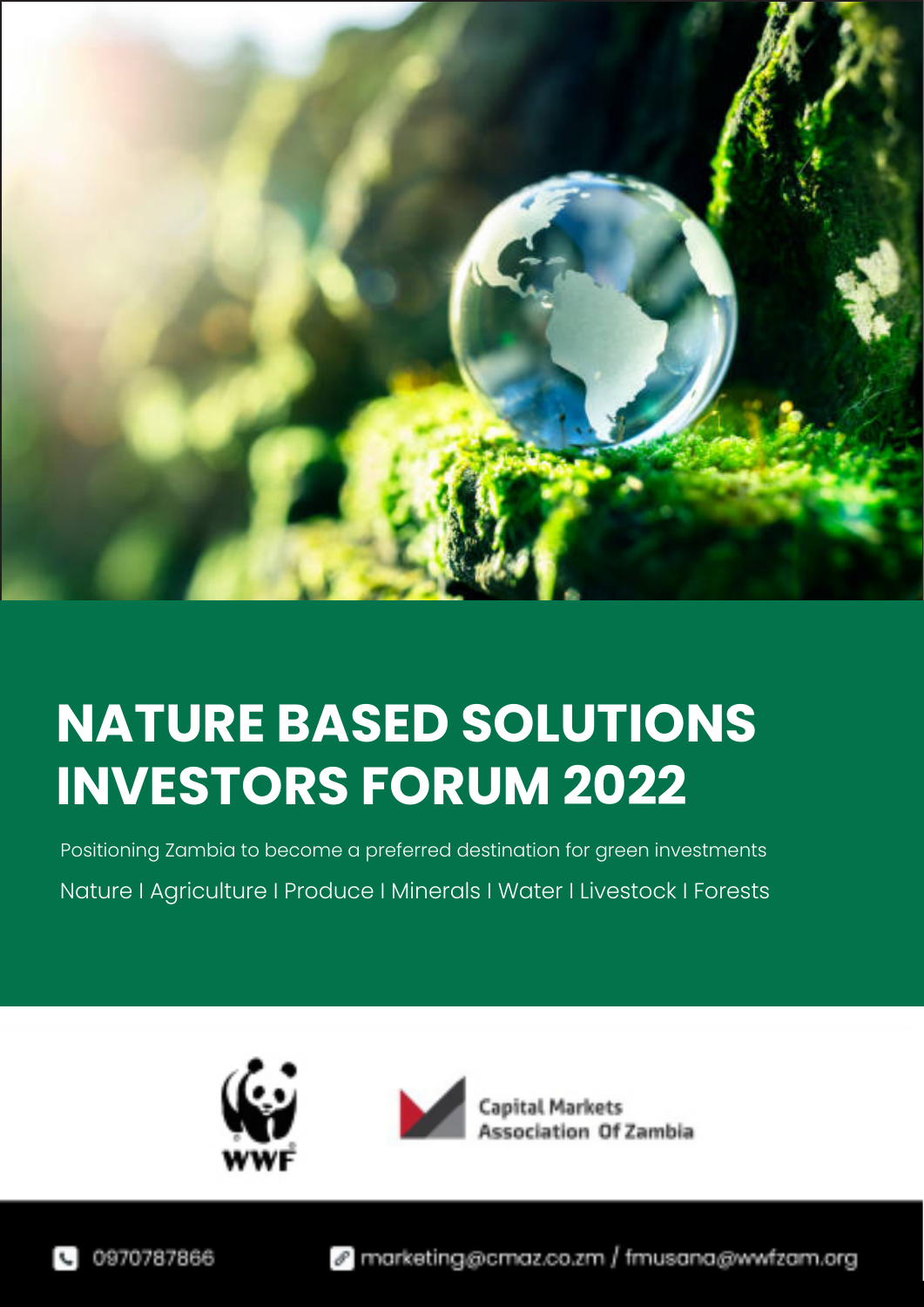# NATURE BASED SOLUTIONS INVESTORS FORUM

# ABSTRACT

The relationship between the ecosystem and economy has proved that economic solutions cannot be derived in isolation from nature. Economic benefits are directly deduced from nature, agricultural produce, minerals, water, livestock, and forests thus, positioning nature at the core of economic growth. However, over the years the rapid deterioration of the natural environment has produced adverse effects to the climate and weather patterns leading to a rise in natural disasters such as floods, droughts, change in rainfall and extreme temperatures.

Governments across the globe are committing a lot of resources towards net zero carbon emissions. Similarly, Zambia has not lagged behind in these discourses. The government of Zambia introduced the Ministry of Green Economy and Environment, with a goal to green Zambia's economy and curb the effects of climate change. It is estimated that the impact of climate change will cost Zambia approximately 0.4% of annual economic growth. It is further estimated that without action, rainfall variability alone could lead to losses of 0.9% of GDP growth over the next decade, thereby keeping a significant section of Zambia's population below the poverty line as well as cause disruption in biodiversity. (Zambia's 7th NDP, p.36)

Consensus has been on the need to have a multisectoral approach to combat climate change. To this effect both private and public sectors have to work together to lead the desired change. Policy must be forward looking as well as all-encompassing to drive the green agenda and protect biodiversity for a sustainable economic growth. At the same time the private sector needs to clearly appreciate sustainability in business and the communities they do business in order to grow sustainably. Most of these private sector players will have to incur transitional expenses, while others may have origination overlays. At present there remains a huge gap between nature conservation and financing options. This thus leaves a critical need for tailored financial instruments targeted at sustainability of the environment and biodiversity.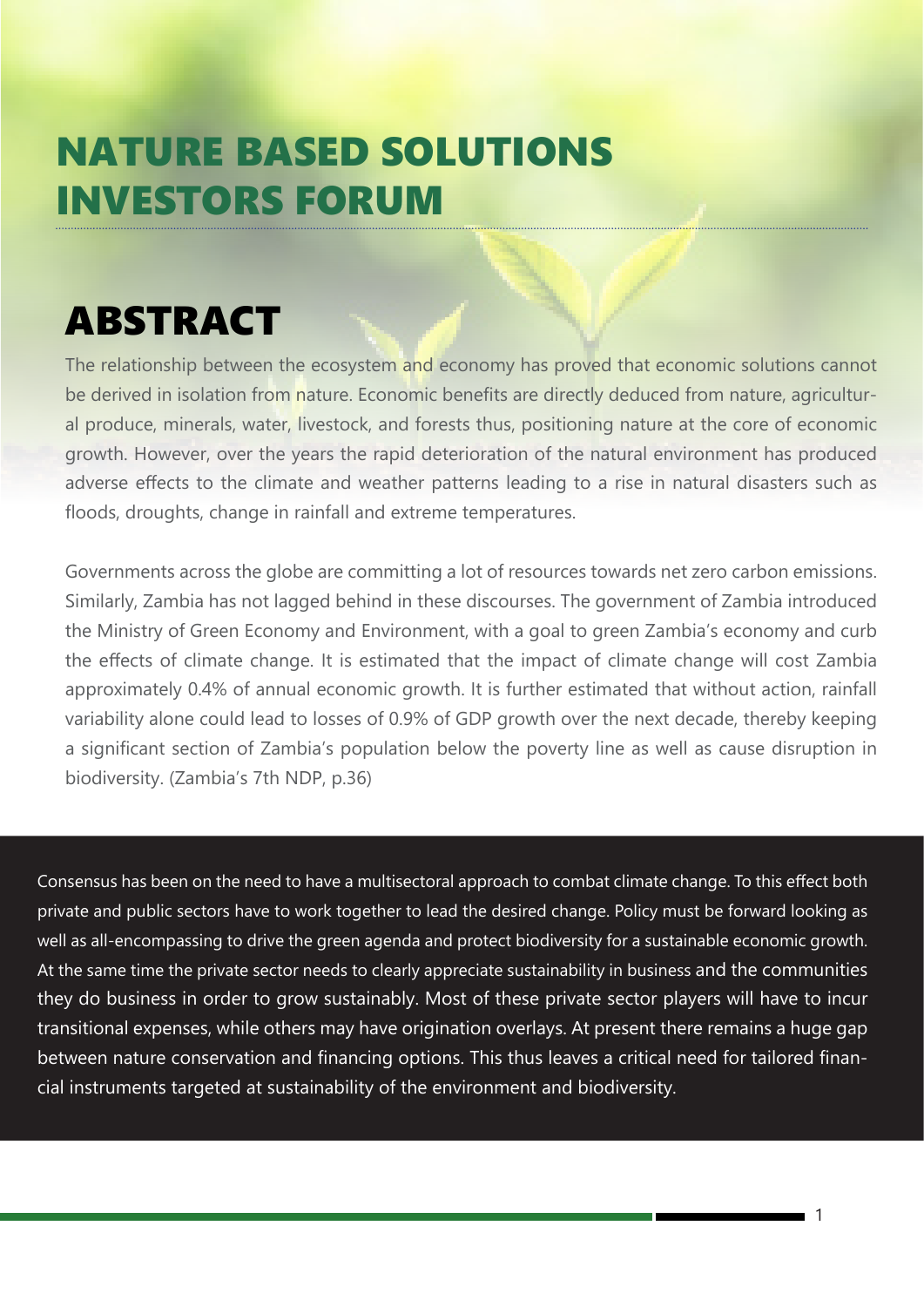In view of the above, WWF partnering with the Capital Markets Association of Zambia and the Securities Exchange Commission bring to you this engagement that will bring policy makers, executive leads, Boards, Investors, capital market players as well as other key sectors into one room to provide a thorough debate on various themes from environment to capital financing for green projects initiatives. The primary emphasis of the Conference will be on presenting status of the actions that the country has taken in greening the economy by mitigating the impacts of climate change. We will also highlight the various progress and financing opportunities within the financial and capital market sector supporting sustainability projects. The conference will also address key opportunities and challenges and address any actions for aggressive uptake of green financing going forward. The theme of this investor conference is dubbed "Current State of Zambia's Nature Based Solutions".

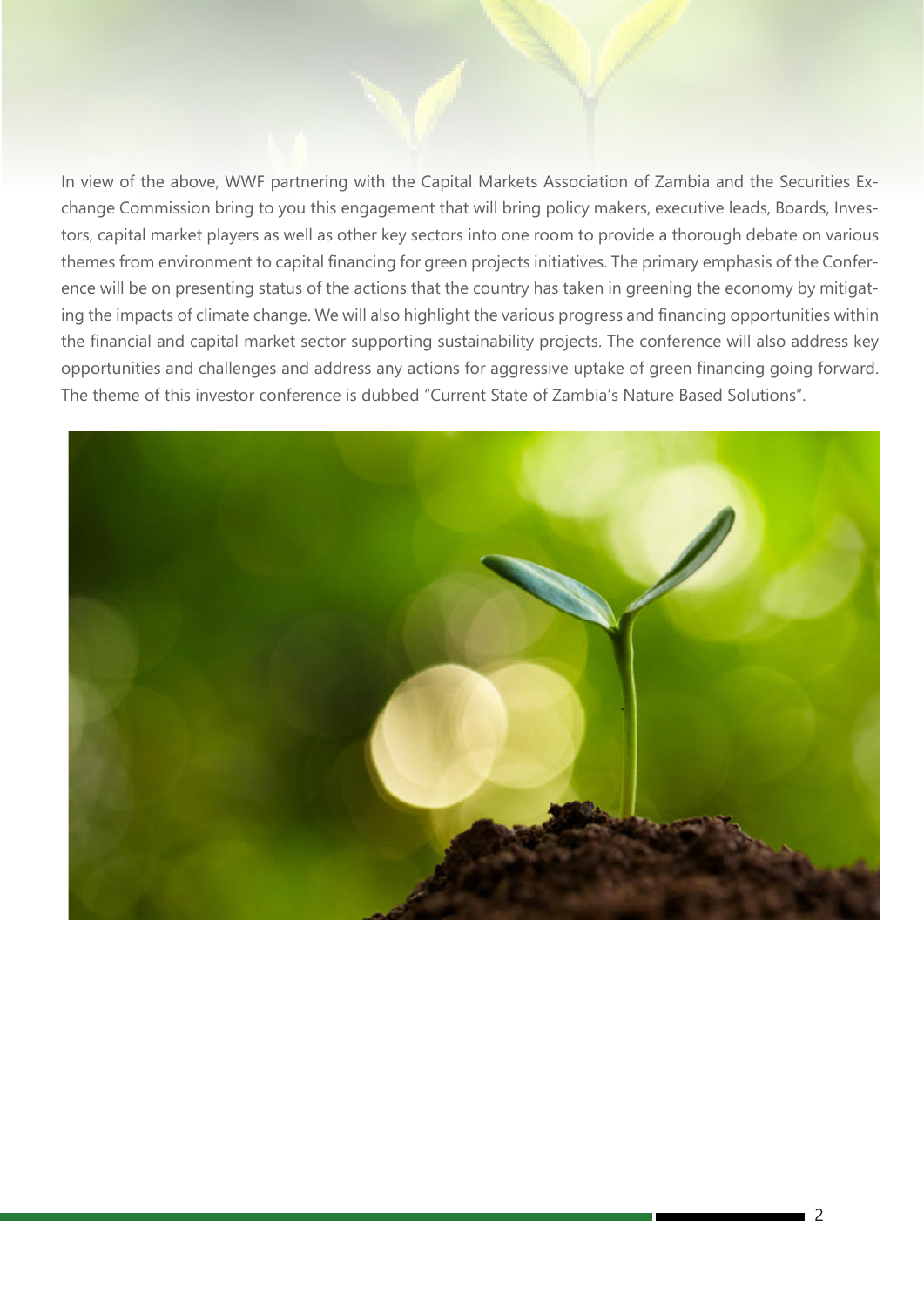## Keynote Speakers

































Mr Nicholas Kabaso President of Capital Markets Association of Zambia





3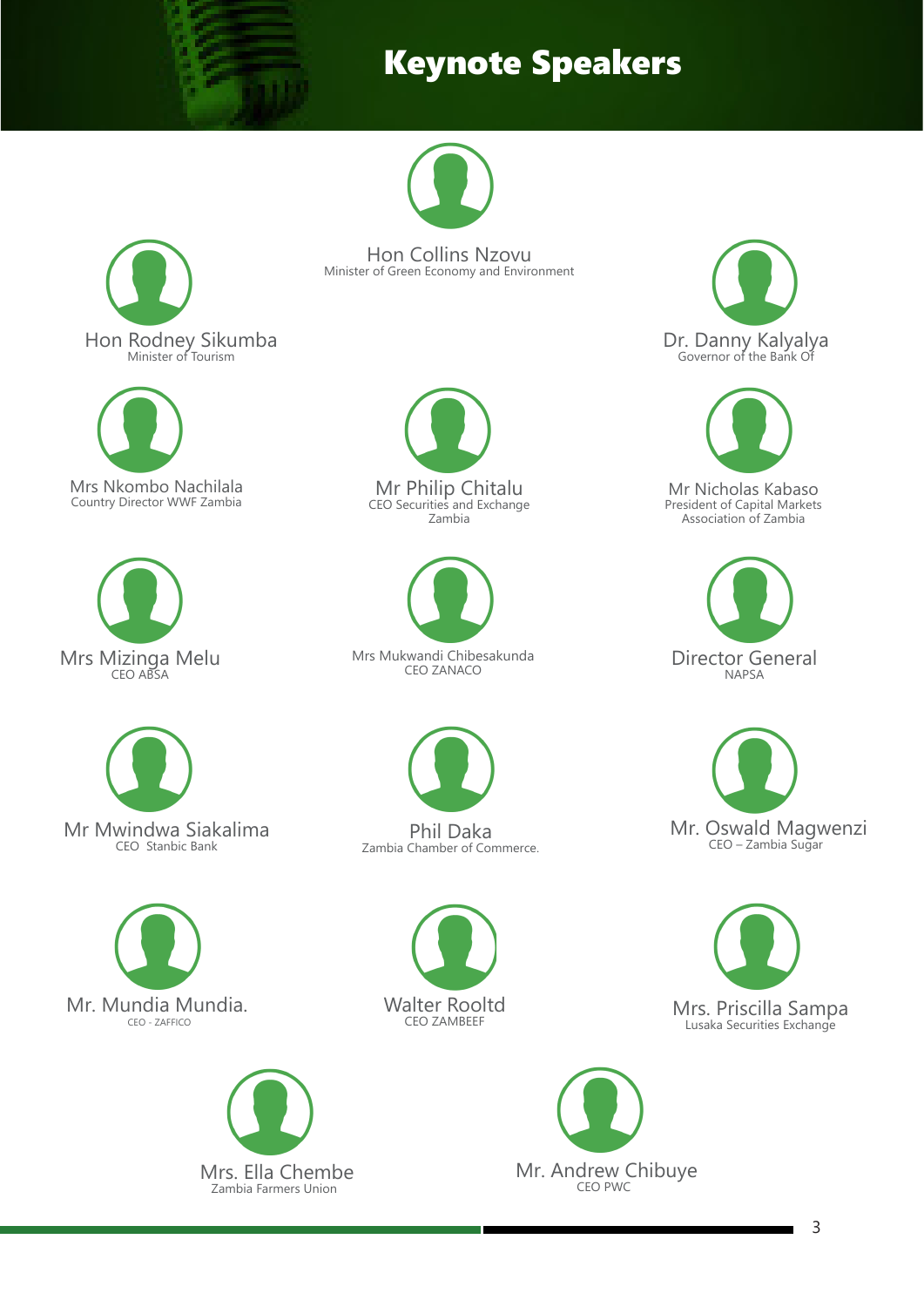

## **Who can attend?**

Policy makers, Non-governmental Organizations leading green projects, International Organizations supporting green financing, Capital Market Operators, Regulators, Corporate Institutions, Farming and Mining Unions representatives, chambers of commerce and Auditors.

## **Venue:**

This Investor Conference will take place in Livingstone from the 2nd,3rd and 4th June, 2022 at the Protea Hotel. Confirmations for sponsorship or participation can be sent via the following address: info@cmaz.co.zm I marketing@cmaz.co.zm I fmusana@wwfzam.org/Number, +260 970 787 866

## **EXPECTED OUTCOMES FOR THE CONFERENCE**

The following are among the many expected outcomes from the conference.

- a) **Outline the global agenda on sustainability and understand Zambia's current policy direction and strategies to enforce sustainability**
	- Understand the environmental and climate risks across key economic sectors and the dangers these pose to economic sustainability
	- Outline Zambia's policy direction for the sustainability development agenda in line with the sustainability development goals (SDGs)
	- Discuss the current state of Zamabia's measuring carbon emission , progress towards zero carbon emissions and incentives around acrbon credits
	- Highlight the status quo on Zambia's National Determined Contributions
	- Brief outline of Zambia's financing needs for the sustainability agenda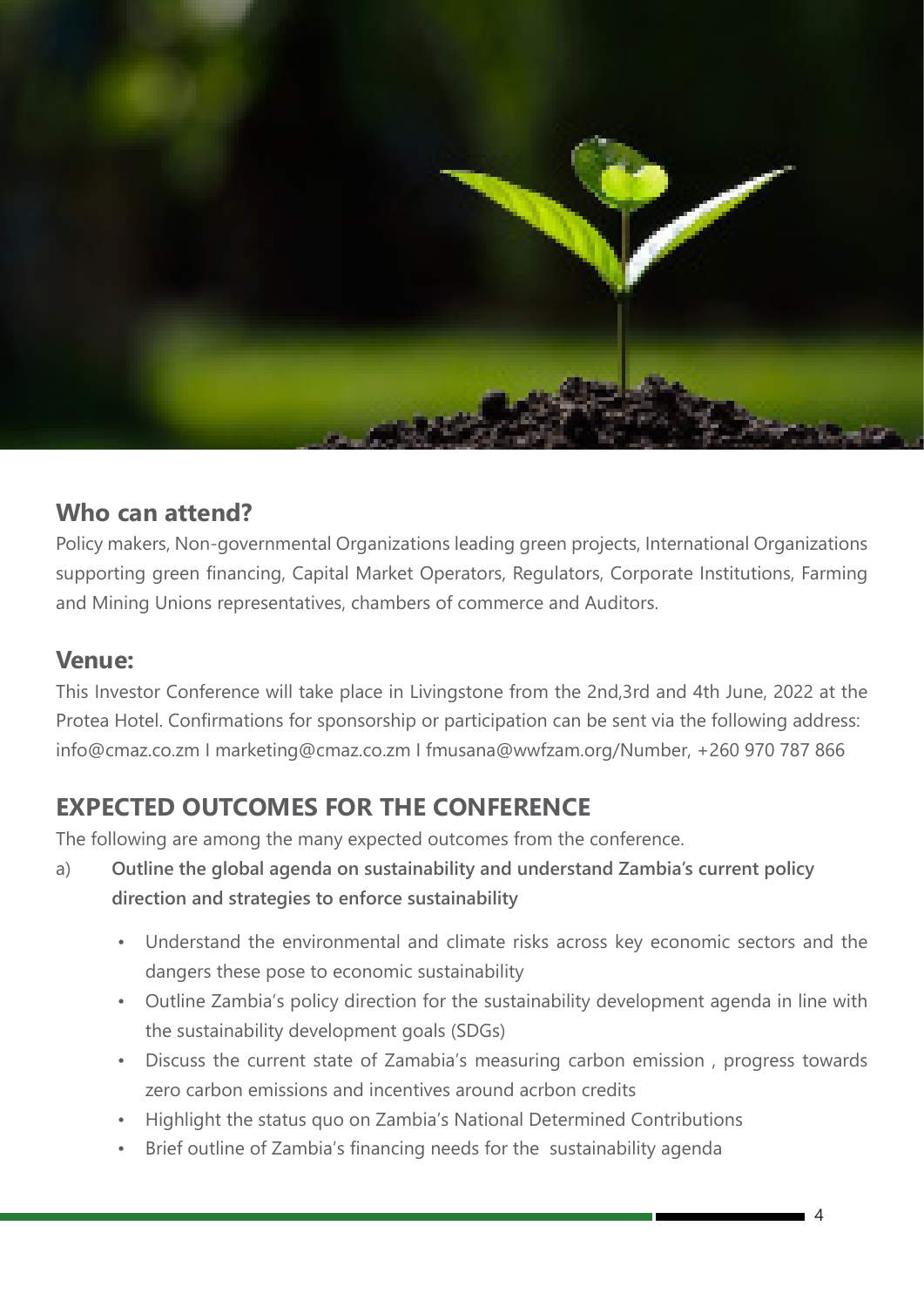## **b) Understanding the key financing opportunities and the regulatory framework in Zambia's green fiancning agenda**

- Outline the legal and regulatory framework on Green Financing
- Understand the current state of sustainability reporting challenges among listed entities and financial sector players
- Highlight the current landscape of the Green Finance in Zambia BioFin
- Showcase some of innovative Innovative funding mechanisms for Nature based Solutions.

### **c) Understand how critical financial sectors such as National Pension Fund can take a leading role to unlocking the massive opportunity to enable green finance.**

- showcase some of the lessons learnt from peer markets and explore how Zambia can turn its challenges into opportunities.
- NAPSA the key to unlocking Green Finance
- Alternative Fund Managers and Green Finance Tue Kukula
- Wrap Up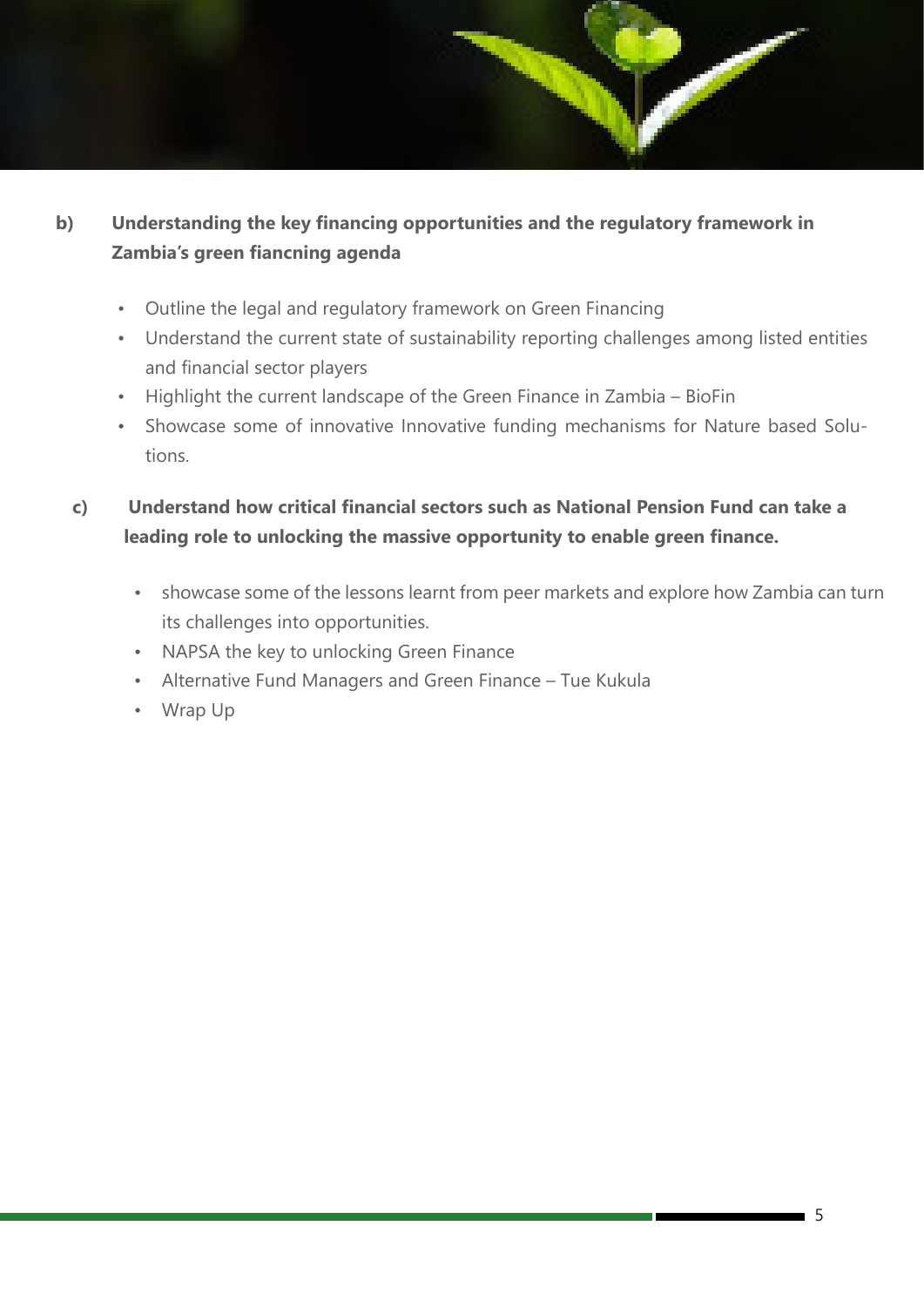# BOOKING FORM

|  | area of specialization: experience and all the set of specialization: |
|--|-----------------------------------------------------------------------|
|  |                                                                       |
|  |                                                                       |
|  |                                                                       |
|  | Postal Code: City: City: City: Country: Country:                      |
|  |                                                                       |

#### SPONSORSHIP PACKAGES

| We have the following sponsorship and branding opportunities available for corporate institutions. |                          |  |  |
|----------------------------------------------------------------------------------------------------|--------------------------|--|--|
| Platinum Sponsor: K90,000 Branding, 1 Speaker Slot and a ticket for 5 people                       |                          |  |  |
| Gold Sponsor: K70,000 Branding, 1 Speaker Slot and ticket for 3 people                             |                          |  |  |
| Silver Sponsor: K50,000 1 Speaker Slot and tickets for 3 people                                    |                          |  |  |
| Basic Sponsor: K10,000 exhibitions on the stands outside the conference hall                       |                          |  |  |
| Confirmations for sponsorship can be sent via the following address: info@cmaz.co.zm               |                          |  |  |
| <b>SPONSORSHIP</b>                                                                                 |                          |  |  |
| PLATINUM SPONSORSHIP                                                                               | <b>BASIC SPONSORSHIP</b> |  |  |

| <u>FLAHINUM JEUNJUNJHIF</u> | DAJIL JEUNJUNJITE |  |
|-----------------------------|-------------------|--|
| <b>GOLD SPONSORSHIP</b>     |                   |  |
| SILVER SPONSORSHIP          |                   |  |

### BANKING DETAILS

ACCOUNT NAME : CAPITAL MARKETS ASSOCIATION OF ZAMBIA ACCOUNT NUMBER : 9130003653378 BANK NAME : STANBIC BANK BRANCH : ARCADES BANK CODE : 040010

SWIFT CODE : SBICZMLX

Invoices with full payment details will be released upon receipt of duly filled registrations form! All Payments must be payable to CAPITAL MARKETS ASSOCIATION OF ZAMBIA. Spaces and bookings are confirmed of full payment. All full payment must be confirmed before the 2nd,3rd and 4th June, 2022. We hereby confirm our participation. The signature of this application contract and its receipt by NBS/CMAZ is deemed conclusive evidence of the applicants agreeing to pay the full due fees. The application cannot be cancelled by the applicant. The application further acknowledge that NBS/CMAZ. Having incurred in expenses as a results of the application is not required to refund any of the due fees and that NBS/CMAZ is also entitled to any unpaid amount that may be owed by applicant.

| <b>AUTHORISED SIGNATURE:</b> | NAME: | DATE:                                                       |  |
|------------------------------|-------|-------------------------------------------------------------|--|
|                              |       | (ALL SPONSORS ARE BOUND BY OUR STANDARD BOOKING CONDITIONS) |  |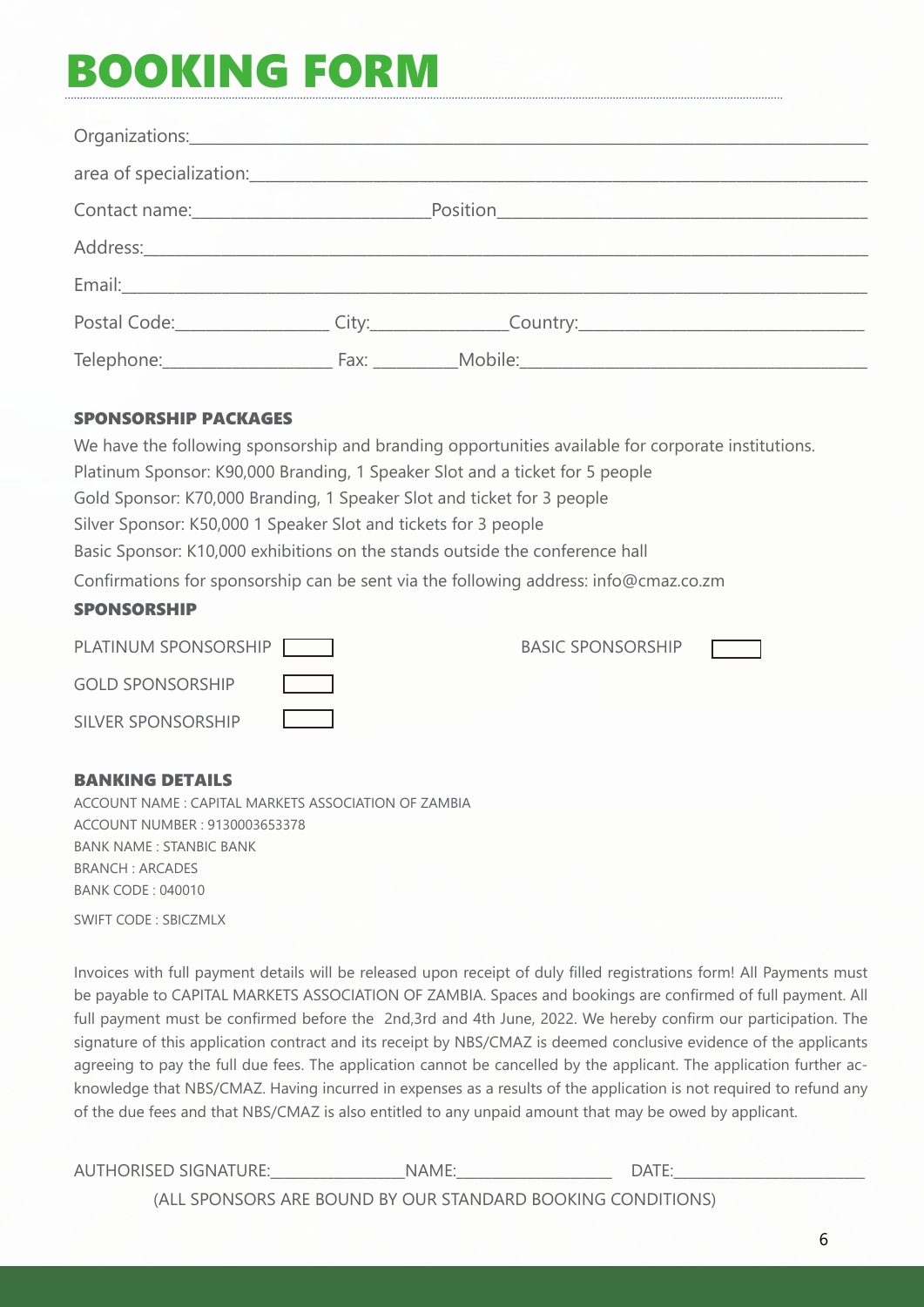| <b>ARRIVAL</b>   |                                                                                                                                                                                                                                          |                                                                    |
|------------------|------------------------------------------------------------------------------------------------------------------------------------------------------------------------------------------------------------------------------------------|--------------------------------------------------------------------|
| Time             | Activity                                                                                                                                                                                                                                 | Responsibility                                                     |
| 10:00            | Arrival and check in of Delegates                                                                                                                                                                                                        | <b>Organizing Committee</b>                                        |
|                  |                                                                                                                                                                                                                                          |                                                                    |
| <b>FIRST DAY</b> |                                                                                                                                                                                                                                          |                                                                    |
| 07:00-08:30      | <b>Registration of Delegates</b>                                                                                                                                                                                                         | All                                                                |
| 08:30-08:45      | Foreword by WWF<br>Foreword by CMAZ                                                                                                                                                                                                      | Ms. Nachilala Chilala Nkombo<br>Mr. Nicholas Kabaso                |
| 08:45-09:00      | Foreword by BOZ Governor                                                                                                                                                                                                                 | Dr. Denny Kalyalya                                                 |
| 09:00-09:15      | Foreword by SEC                                                                                                                                                                                                                          | Mr Philip Chitalu                                                  |
| 09:15 -09:50     | OFFICIAL OPENING REMARKS                                                                                                                                                                                                                 | Hon Collins Nzovu                                                  |
| 09:50-10:10      | <b>TEA BREAK</b>                                                                                                                                                                                                                         |                                                                    |
| 10:10-10:40      | <b>Current State of Zambia's National</b><br>Determined Contributions -<br>Overview and current progress,<br>opportunities and challenges                                                                                                | Mr Ephraim Shitima<br>Ministry of Green Economy and<br>Environment |
| $10:40 - 11:00$  | Legal and regulatory Framework on<br>Green Finance in Zambia                                                                                                                                                                             | Mr Benson Mwileli SEC                                              |
| $11:00 - 12:00$  | Strategies for positioning Zambia<br>as preferred global green invest-<br>ment hub.<br>Panel Discussion:<br><b>NAPSA</b><br>Stanbic Bank<br><b>Biofin</b><br>Kukula<br><b>CEC</b><br>Zanaco<br>Stockbrokers Zambia<br>Pangaea Securities | Mr Phil Daka ZACCI                                                 |
| $12:00 - 12:30$  | Regulatory pespective creating an<br>enabling environment                                                                                                                                                                                | CMA Kenya                                                          |
| $12:30 - 13:00$  | Plenary Session and Discussion                                                                                                                                                                                                           | Bruno Mweemba                                                      |
| <b>LUNCH</b>     |                                                                                                                                                                                                                                          |                                                                    |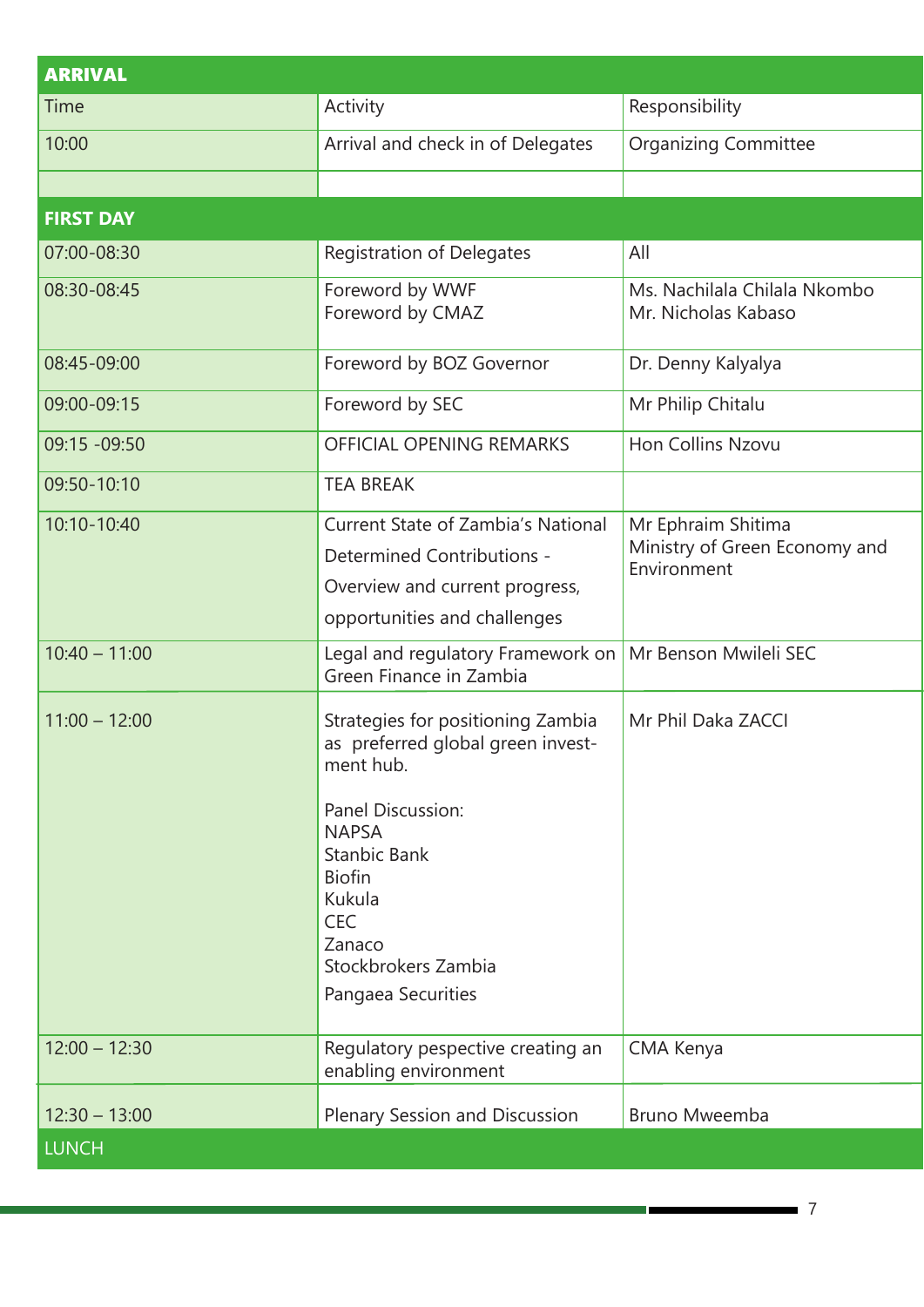| 14:00-14:30<br><b>TBA</b><br>A Global Perspective<br>Zambia's progress towards net zero<br>14:30-15:00<br><b>WWF-Abel Siampele</b><br>carbon emission -Measuring Carbon<br>emissions and imple-mentation of<br><b>Carbon Credits</b><br><b>Audience Reactions and Questions</b><br>All<br>15:00-15:10<br>The role of women in sustainable<br>15:10-15:30<br>Moderator: Women Leaders For Cli-<br>mate Actions<br>finance<br>15:30 - 15:45<br><b>TEA BREAK</b><br>15:45-16:45<br>Moderator: Mr Chabuka Kawesha<br>Water Stewardship: Good for<br>Business, Good for sustainable<br>development.<br>Panel Discussion:<br>Kascol<br><b>Trade Kings</b><br>Manzi Valley<br>Coca Cola<br>Lusaka Water and Sanitation Co Ltd<br>Zesco<br><b>SECOND DAY</b><br>All<br>07:00-08:30<br><b>Registration of Delegates</b><br>08:30-08:35<br>Welcome Remarks and House Keeping<br>Nicholas Kabaso (CMAZ)<br>$08:35 - 09:05$<br>Sustainability Reporting among Listed<br>Mrs Priscilla Sampa CEO LuSE<br>Entities – Challenges and opportuni-<br>ties<br>$09:05 - 09:35$<br>Topic: How are the LUSE listed compa-<br>Moderator: David Mwamba Nonde<br>nies tackling Sustainable Development<br>(GIZ Senior Technical Advisor natuRES)<br>Goals?<br>Panel Discussion:<br>Zambia Sugar plc<br>Zambeef plc<br>Zambian Breweries Plc<br>Zaffico Plc<br><b>CEC</b><br>Sustainability Reporting Audit Perspec-<br>Mr. Andrew Chibuye (CEO PWC)<br>$09:35 - 10:05$<br>tives - Challenges and Opportunities |  |  |
|----------------------------------------------------------------------------------------------------------------------------------------------------------------------------------------------------------------------------------------------------------------------------------------------------------------------------------------------------------------------------------------------------------------------------------------------------------------------------------------------------------------------------------------------------------------------------------------------------------------------------------------------------------------------------------------------------------------------------------------------------------------------------------------------------------------------------------------------------------------------------------------------------------------------------------------------------------------------------------------------------------------------------------------------------------------------------------------------------------------------------------------------------------------------------------------------------------------------------------------------------------------------------------------------------------------------------------------------------------------------------------------------------------------------------------------------------------------------------------------|--|--|
|                                                                                                                                                                                                                                                                                                                                                                                                                                                                                                                                                                                                                                                                                                                                                                                                                                                                                                                                                                                                                                                                                                                                                                                                                                                                                                                                                                                                                                                                                        |  |  |
|                                                                                                                                                                                                                                                                                                                                                                                                                                                                                                                                                                                                                                                                                                                                                                                                                                                                                                                                                                                                                                                                                                                                                                                                                                                                                                                                                                                                                                                                                        |  |  |
|                                                                                                                                                                                                                                                                                                                                                                                                                                                                                                                                                                                                                                                                                                                                                                                                                                                                                                                                                                                                                                                                                                                                                                                                                                                                                                                                                                                                                                                                                        |  |  |
|                                                                                                                                                                                                                                                                                                                                                                                                                                                                                                                                                                                                                                                                                                                                                                                                                                                                                                                                                                                                                                                                                                                                                                                                                                                                                                                                                                                                                                                                                        |  |  |
|                                                                                                                                                                                                                                                                                                                                                                                                                                                                                                                                                                                                                                                                                                                                                                                                                                                                                                                                                                                                                                                                                                                                                                                                                                                                                                                                                                                                                                                                                        |  |  |
|                                                                                                                                                                                                                                                                                                                                                                                                                                                                                                                                                                                                                                                                                                                                                                                                                                                                                                                                                                                                                                                                                                                                                                                                                                                                                                                                                                                                                                                                                        |  |  |
|                                                                                                                                                                                                                                                                                                                                                                                                                                                                                                                                                                                                                                                                                                                                                                                                                                                                                                                                                                                                                                                                                                                                                                                                                                                                                                                                                                                                                                                                                        |  |  |
|                                                                                                                                                                                                                                                                                                                                                                                                                                                                                                                                                                                                                                                                                                                                                                                                                                                                                                                                                                                                                                                                                                                                                                                                                                                                                                                                                                                                                                                                                        |  |  |
|                                                                                                                                                                                                                                                                                                                                                                                                                                                                                                                                                                                                                                                                                                                                                                                                                                                                                                                                                                                                                                                                                                                                                                                                                                                                                                                                                                                                                                                                                        |  |  |
|                                                                                                                                                                                                                                                                                                                                                                                                                                                                                                                                                                                                                                                                                                                                                                                                                                                                                                                                                                                                                                                                                                                                                                                                                                                                                                                                                                                                                                                                                        |  |  |
|                                                                                                                                                                                                                                                                                                                                                                                                                                                                                                                                                                                                                                                                                                                                                                                                                                                                                                                                                                                                                                                                                                                                                                                                                                                                                                                                                                                                                                                                                        |  |  |
|                                                                                                                                                                                                                                                                                                                                                                                                                                                                                                                                                                                                                                                                                                                                                                                                                                                                                                                                                                                                                                                                                                                                                                                                                                                                                                                                                                                                                                                                                        |  |  |
|                                                                                                                                                                                                                                                                                                                                                                                                                                                                                                                                                                                                                                                                                                                                                                                                                                                                                                                                                                                                                                                                                                                                                                                                                                                                                                                                                                                                                                                                                        |  |  |
|                                                                                                                                                                                                                                                                                                                                                                                                                                                                                                                                                                                                                                                                                                                                                                                                                                                                                                                                                                                                                                                                                                                                                                                                                                                                                                                                                                                                                                                                                        |  |  |

8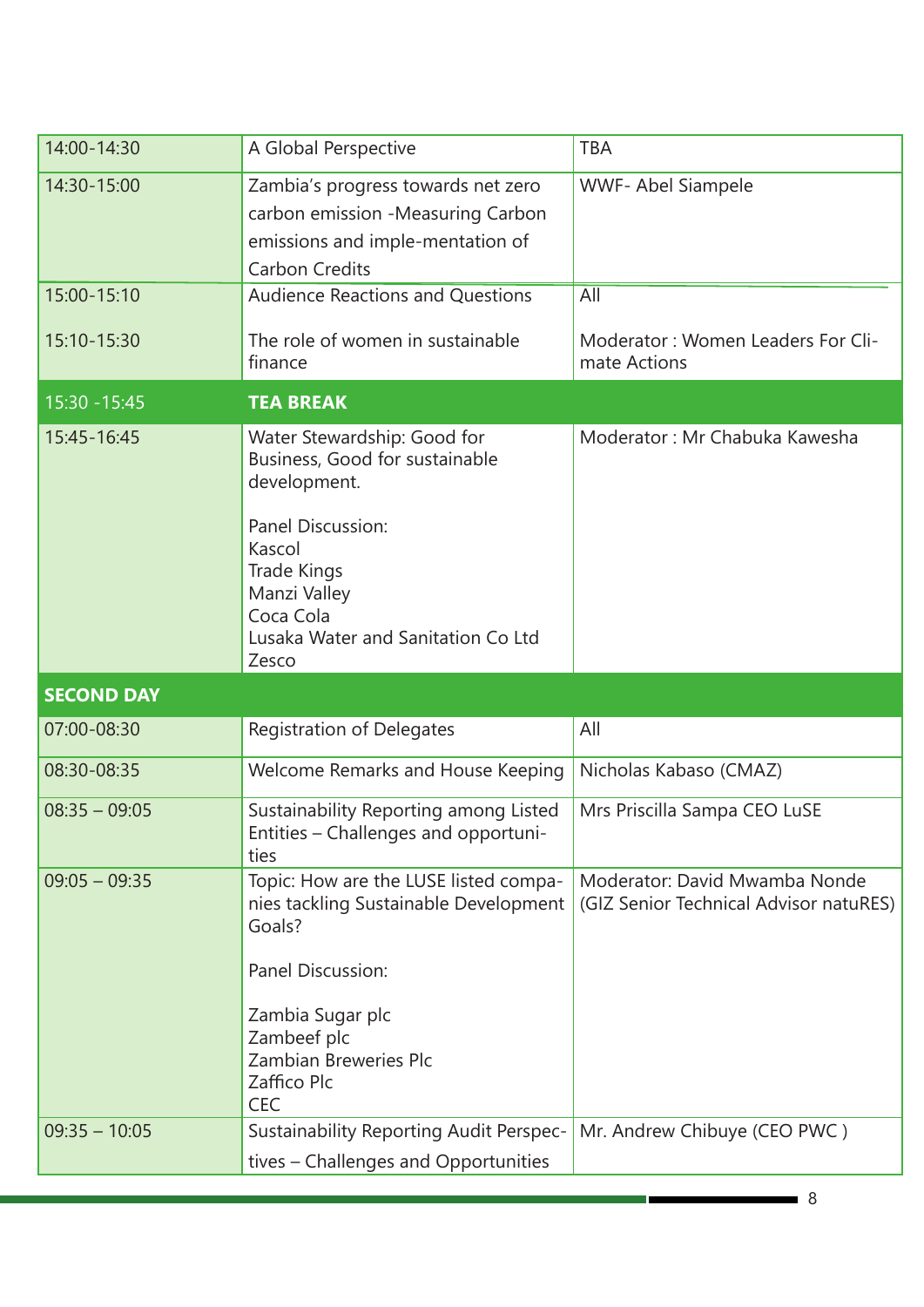| $11:15 - 12:10$  | <b>Panel Discussion</b>                                                                | Moderator Ms Tidale Mwale Chisunka                |
|------------------|----------------------------------------------------------------------------------------|---------------------------------------------------|
|                  |                                                                                        | (Pangaea Securities)                              |
|                  | Sustainability- A Real Economy                                                         |                                                   |
|                  | Perspective.                                                                           |                                                   |
|                  | <b>ZACCI</b>                                                                           |                                                   |
|                  | <b>Chamber of Mines</b>                                                                |                                                   |
|                  | Zambia Manufacturers                                                                   |                                                   |
|                  | ZNFU                                                                                   |                                                   |
| 12:10-12:30      | Sustainable Tourism in Zam-<br>bia-Environmental Economical<br>and Social Perspective. | Ministry of Tourism and Arts                      |
| 12:30-13:00hrs   | <b>Green Financing-Case Studies</b>                                                    | Pangea Securities                                 |
| <b>LUNCH</b>     |                                                                                        |                                                   |
| 14:00-14:30      | <b>Banking Sustainability Projects</b><br><b>Risks and Opportunities</b>               | Mr Mwindwa Siakalima, Stanbic Bank,<br><b>CEO</b> |
| $14:30 - 15:00$  | Sustainability Agenda - Are we<br>having enough Board Room<br>Conversations?           | Mrs Mizinga Melu Absa Bank, CEO                   |
| <b>TEA BREAK</b> |                                                                                        |                                                   |
| $15:20 - 16:20$  | Moving Beyond the Rhetoric of<br><b>Sustainability Finance</b>                         | Bruno Mweemba (BioFin Zambia)                     |
|                  | Panel Discussion:                                                                      |                                                   |
|                  | 1.SEC<br>2.CMAZ<br>3.MOF<br>4.MOGE<br>5. Stockbrokers Zambia<br>6. Pangaea Securities  |                                                   |

man a